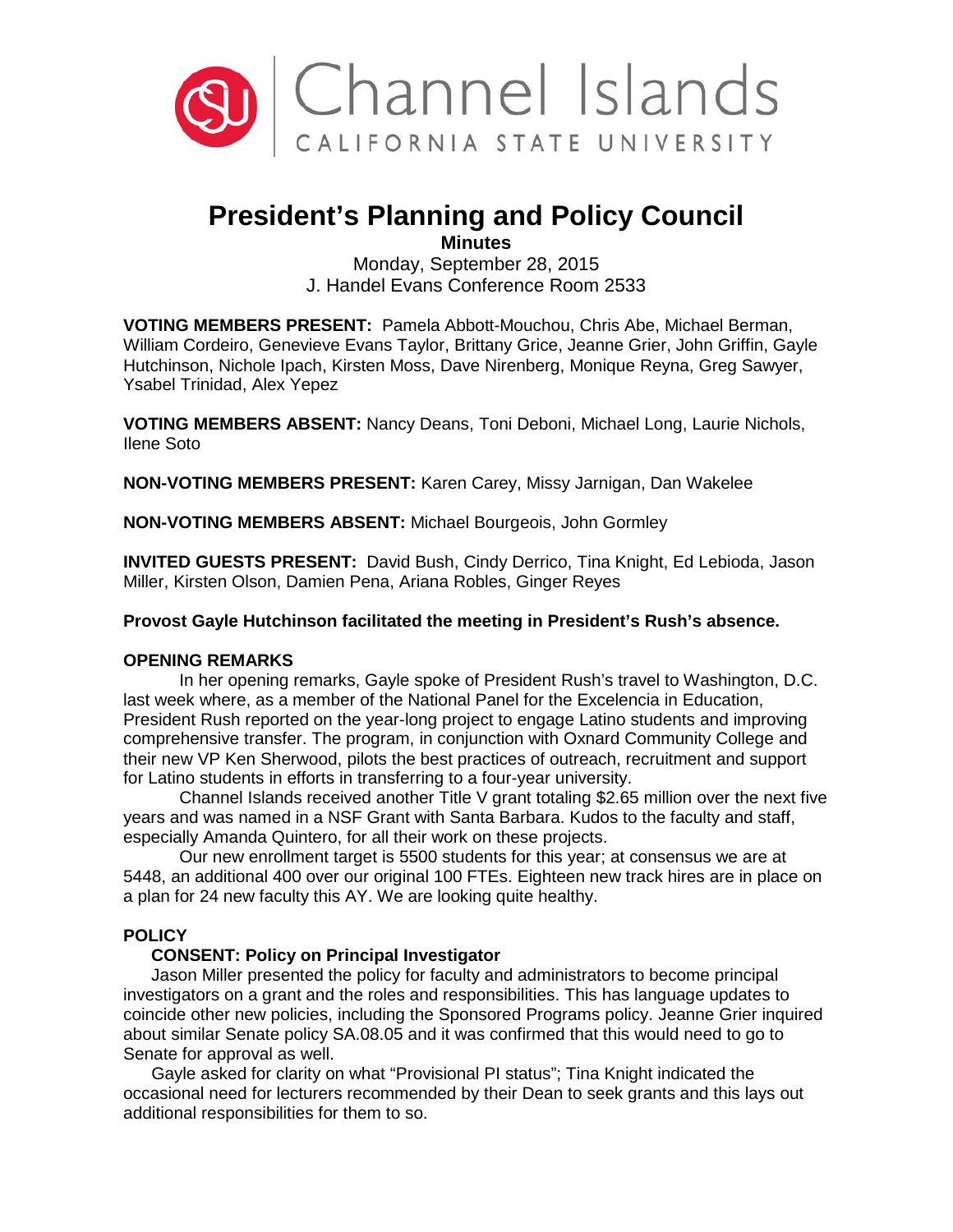During later discussion, Jeanne Grier inquired if there was language that had to do with having a clear record. Jason and Tina Knight confirmed the policy's sentence about the privilege of being a Principal Investigator.

Nichole Ipach requested that if any of these grants run through the Foundation, that language be added that it adhere to the Foundation's Policy.

Consent policy was approved; recommendation will be made to President Rush and this will go to Senate for consideration.

## **RECOMMENDATION**:

#### **Policy on Smoking on Campus**

Cindy Derrico presented the second reading of this policy. The committee formed last spring was contemplating a full no-smoking campus policy or identifying smoking locations, both lead to plans for a campus survey coming this fall. They made critical changes adding how smoking is precluded in State-owned vehicles, fire vulnerable areas and added elements for e-devises.

Cindy confirmed that the University Town Center retail businesses with students living in the apartments above are covered with the policy or by the University Glen student housing policy. Some no smoking signs are posted in the area.

The second reading of the policy was approved; will forward to President for signature.

## **DISCUSSION** (1<sup>st</sup> reading):

# **Policy on Intent to Enroll and Orientation**

Ginger Reyes and her coordinating group the first reading of this revised policy that streamlines the intent to enroll and orientation. Eliminating the deposit for enrollment step, the deposit is now the orientation fee giving a better idea of who is committing to attending. Changes include the students choosing a mandatory orientation date, for both freshman and transfer students. Orientation deferments filed with FAFSA or the Dream Act align with housing's deposit deferment. Language is now included the waitlist and how students will be processed when deadlines has passed. A revised orientation workshop will be coming this summer. Monique Reyna suggested aligning policy purposes directly with the text within the policy.

Michael Berman and Gayle acknowledged the importance of this streamlining and kudos to the enrollment coordinating group. Suggested council members submit email comments to Ginger and David Bush prior to 2<sup>nd</sup> reading.

## **New Policy on Student Mental Health**

Kirsten Olson, Director of Counseling and Health Services, introduced herself as head of Counselling and Psychological Services (CAPS) since May 2015. Introductions were made by all present. This new policy, mandated on EO 1053, is designed to outline wraparound services from prevention to intervention to 'post-vention' (after a critical incident). These services include scheduled sessions, crisis-intervention services, individual counselling services, group therapy, and overall, keep the students academically productive. All fees are covered by student health fees. Students have access to 24/7 phone counseling. While services are primarily for students, the behavioral care team will work with family, faculty and staff if necessary to help students.

An extensive referral system is available with community providers, psychologists and local hospitals; CAPS will assist with case management. Kirsten's staff has started a formal training program and will be credentialed soon; the Counseling Center is also working towards accreditation from IACS. They are planning with EOC for post disaster psychological first aid if ever needed. Standard electronic medical records will be kept.

Gayle stated this is a very comprehensive policy and should be reviewed by all before the second reading, with appropriate hyperlinks to orders, policies.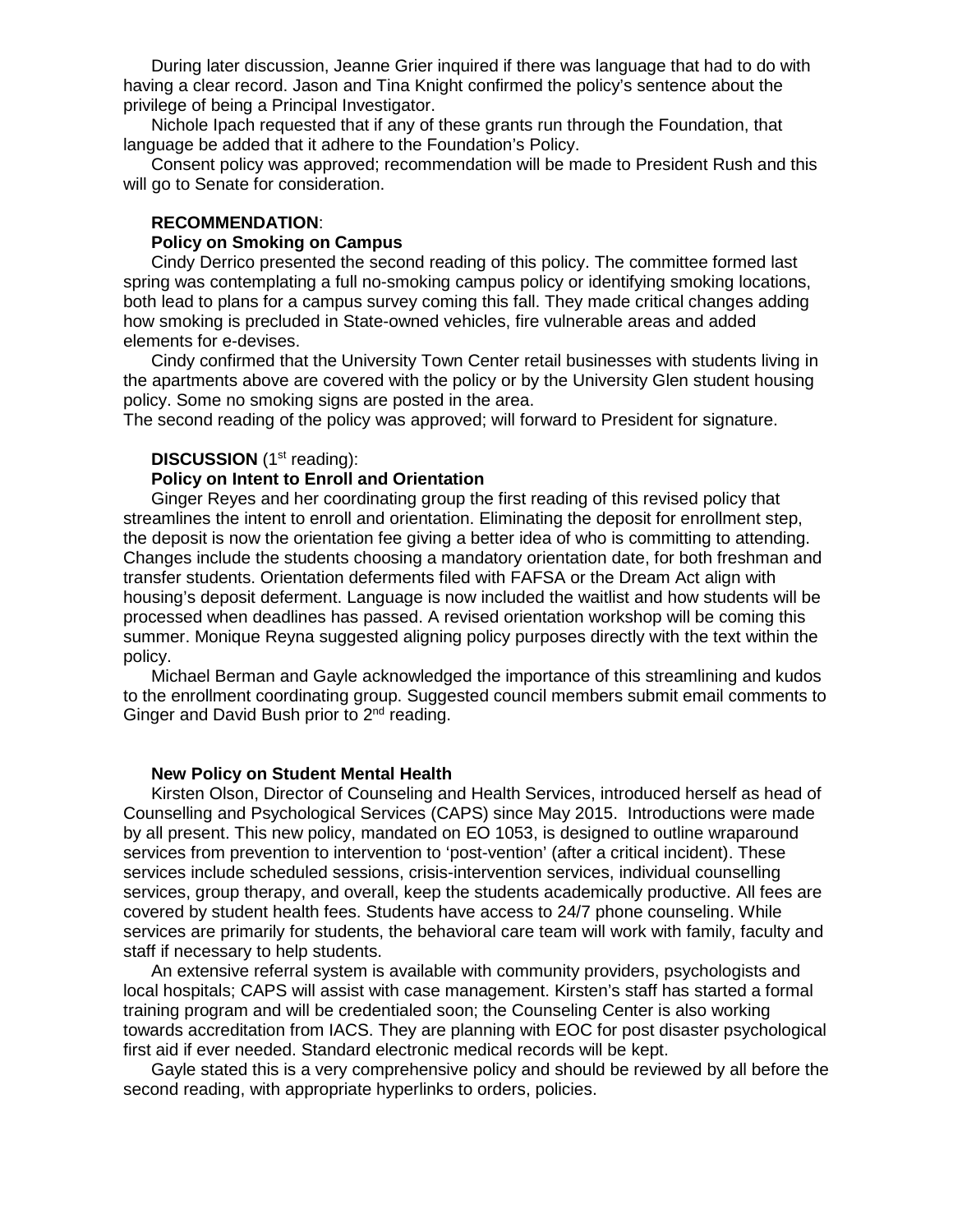### **New Policy on Responsible Conduct of Research**

Jason Miller presented the first reading of this new policy required by federal sponsors, National Institutes of Health and National Science Foundation. This puts us into compliance with their expectations that we train faculty and students to be good stewards of public funds and conduct research in an ethical manner. We have subscribed to an economical online training module for faculty and students which provides electronic certification. This program also allows us to submit proposals directly to those two sponsors.

Bill Cordeiro asked for clarity and Jason confirmed that verbiage in the last paragraph should be changed to include all funded projects that require Responsible Conduct of Research. Bill also asked and Jason confirmed that all PIs will be required to take this training. Gayle asked about the recertification timelines and Jason will note in policy.

Gayle stated her appreciation for the timely work on these policies. We will have the second reading, then it will go to Senate as well.

## **New Policy on Sponsored Projects Administration**

Jason Miller presented the first reading of this new policy required by the Chancellor's Office. This policy is the framework for the process and procedures to keep responsibilities straight for any division that administers externally funded sponsored programs.

The pre-award process is writing of the grant and the responsibilities of the Principal Investigator, the Research and Sponsored Programs office, and the budget analysts. The process repeats itself once the grant is awarded with the post-award process and responsibilities.

Damien inquired if the Vice Presidents be listed in the responsibility section and Gayle restated that in the PI policy, Provost and divisional VPs are included. Jason agreed that these should be added.

Nichole suggested this should work together with what the Foundation develops as policy. Jason explained that the RSP can write a MOU to work with an auxiliary such as the Foundation Policy and the ASI. Gayle asked if an overall general policy that overrides all the MOUs needed. It was agreed that a larger conversation with the different divisions might be necessary. Tina suggested to add language for in this policy that any auxiliary that submits grants must have an MOU; this statement would be acceptable with the CO. Gayle agreed that that might be appropriate.

Ysabel Trinidad suggested checking with other CSUs, possibly San Francisco or San Diego, for their best practices in the area. Gayle encouraged all to reread the policy and provide Tina and Jason feedback.

#### **Updates:**

#### **2015-2016 Budget Update**

Ysabel Trinidad shared the 2015-2016 budget that was approved by the Trustees in July and shared with the Strategic Resource Planning Committee. The new revenue budget (incremental increase only) shows with our campus growth target of 500 FTEs. We are currently at 400 additional FTEs; expectation is to reach the 500 FTEs by next fall. The expenditure budget increase is with 14 new Tenured-Track Faculty; 8 new FTEs added. Ysabel also discussed the staff salary pool, the true-ups, and temporary allocations of \$1.3 million for the startup for the Engineering program and other priorities. All information is posted on the Strategic Resource Planning Task Force website. The 16/17 budget planning discussions have started. Our total operating budget is over \$10 million.

#### **Capital Improvements Update**

Ysabel updated on the Santa Rosa Housing III which will top out in December and the dining expansion should be completed in summer 2016. Campus landscape is becoming more drought-tolerant and more sustainability needed. Water conservation is a significant issue and we will continue to be impacted. The Camrosa Water District supplies our water. Ysabel indicated there are a few other campuses in urban areas having similar water issues;